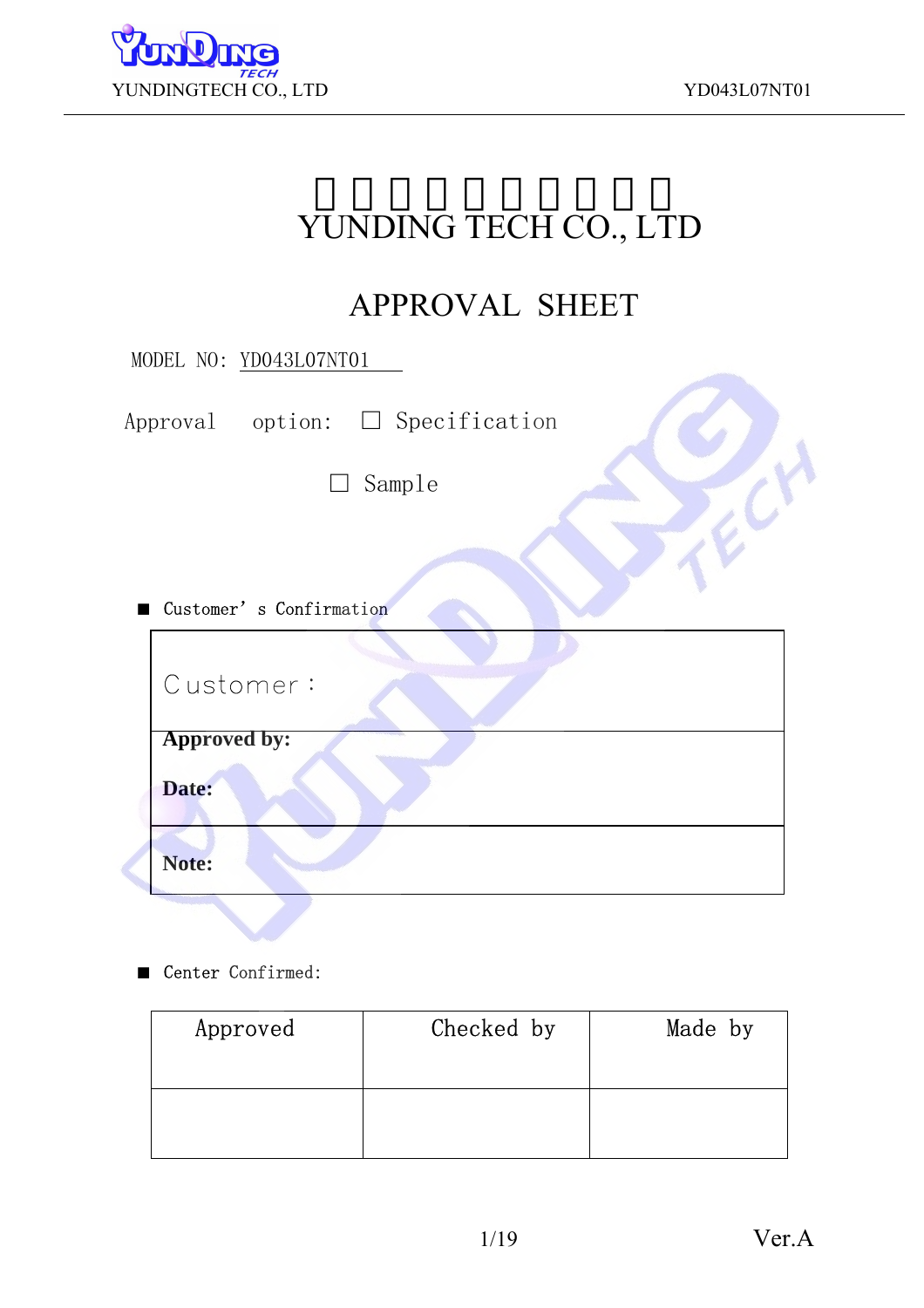

# Records of Revision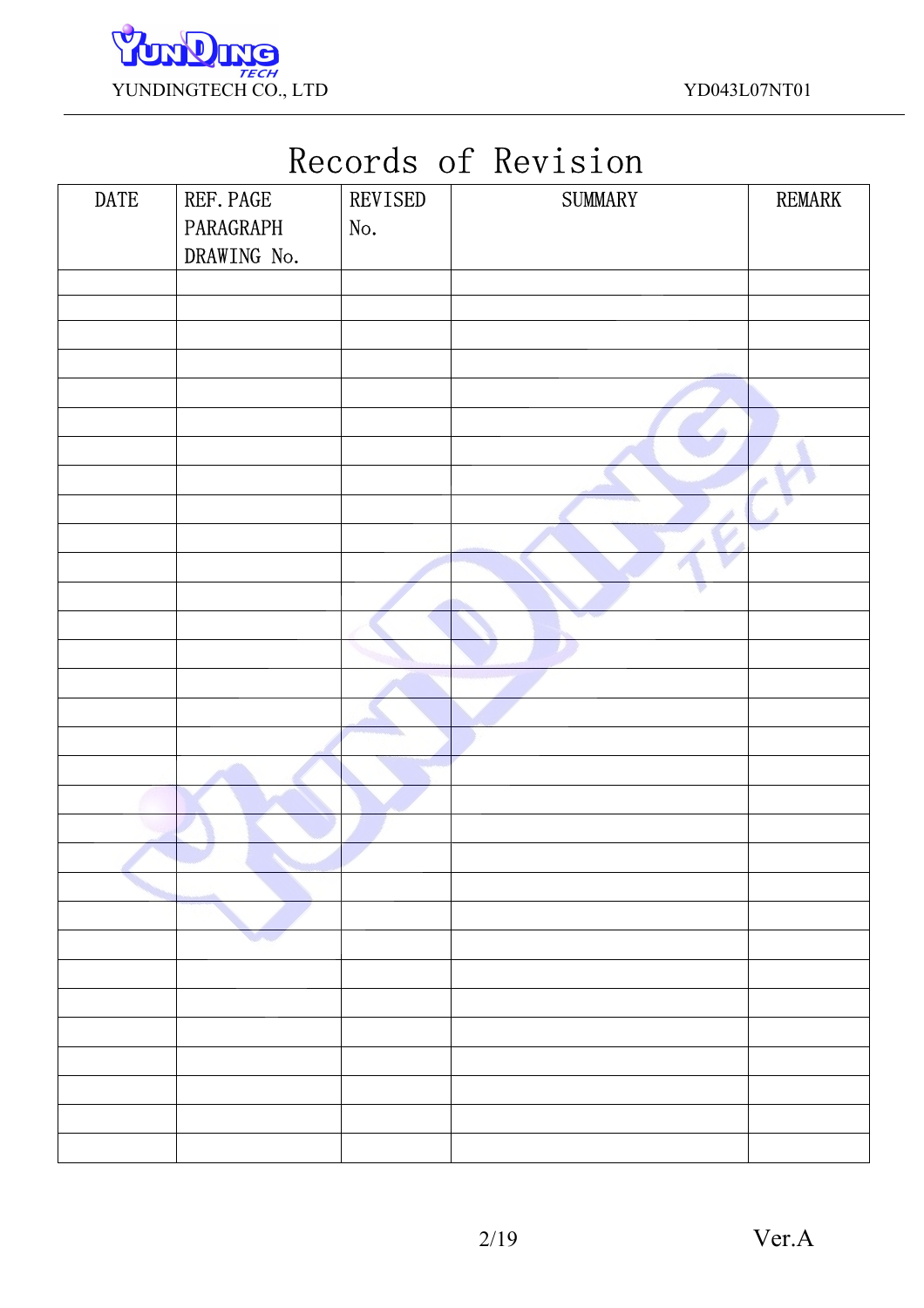

## Contents

| 1               |    |
|-----------------|----|
| $\overline{2}$  | 5  |
| 3               | 6  |
| 4               |    |
| 5               |    |
| $6\phantom{1}6$ | 8  |
| $7\phantom{.0}$ | 11 |
| 8               | 12 |
| 9               | 13 |
| 10              | 19 |
|                 |    |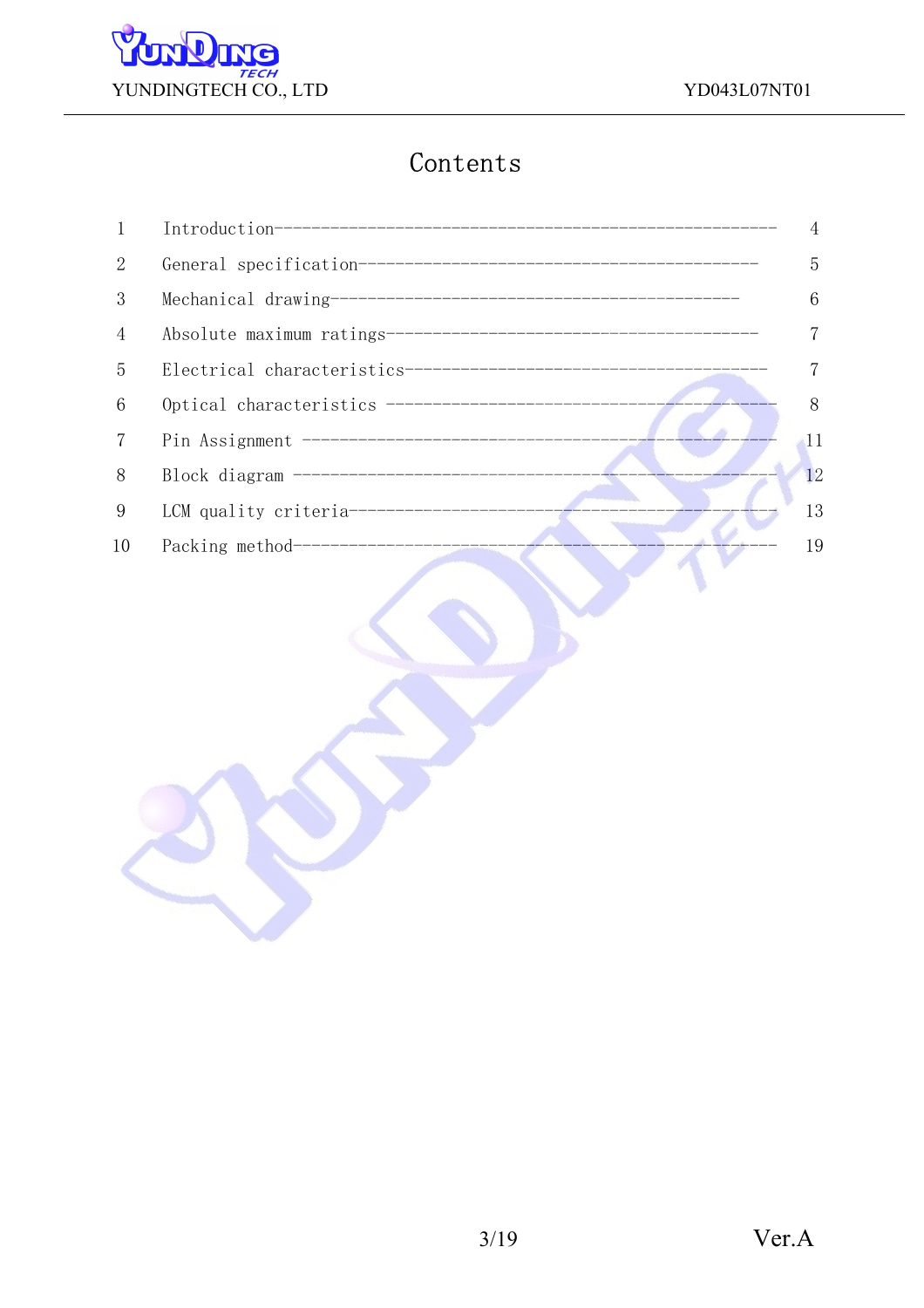

ECI

## 1. Introduction

## 1.1 Scope of application

 This specification applies to the Negative type TFT transmissive dot matrix LCD module.

LCD specification: Dots 480xRGBx272.

As to basic specification of the driver IC, refer to the IC (HX8257A ) specification and data sheet.

## 1.2 Structure:

Double display structure: TFT Module + FPC +BL FULL 262k Color4.3 inch TFT LCD size for main LCD; One bare chip with gold bump (COG) TECH; 24 BITS RGB interface;

## 1.3 TFT features:

Structure: TFT PANNEL+IC+FPC+BL; Transmissive Type LCD 480 dot-source and 272 dot-gate outputs; 262k Color White LED back light; 24 BITS RGB interface;

## 1.4 Applications:

Mobile phone PSP PDA GPS Etc…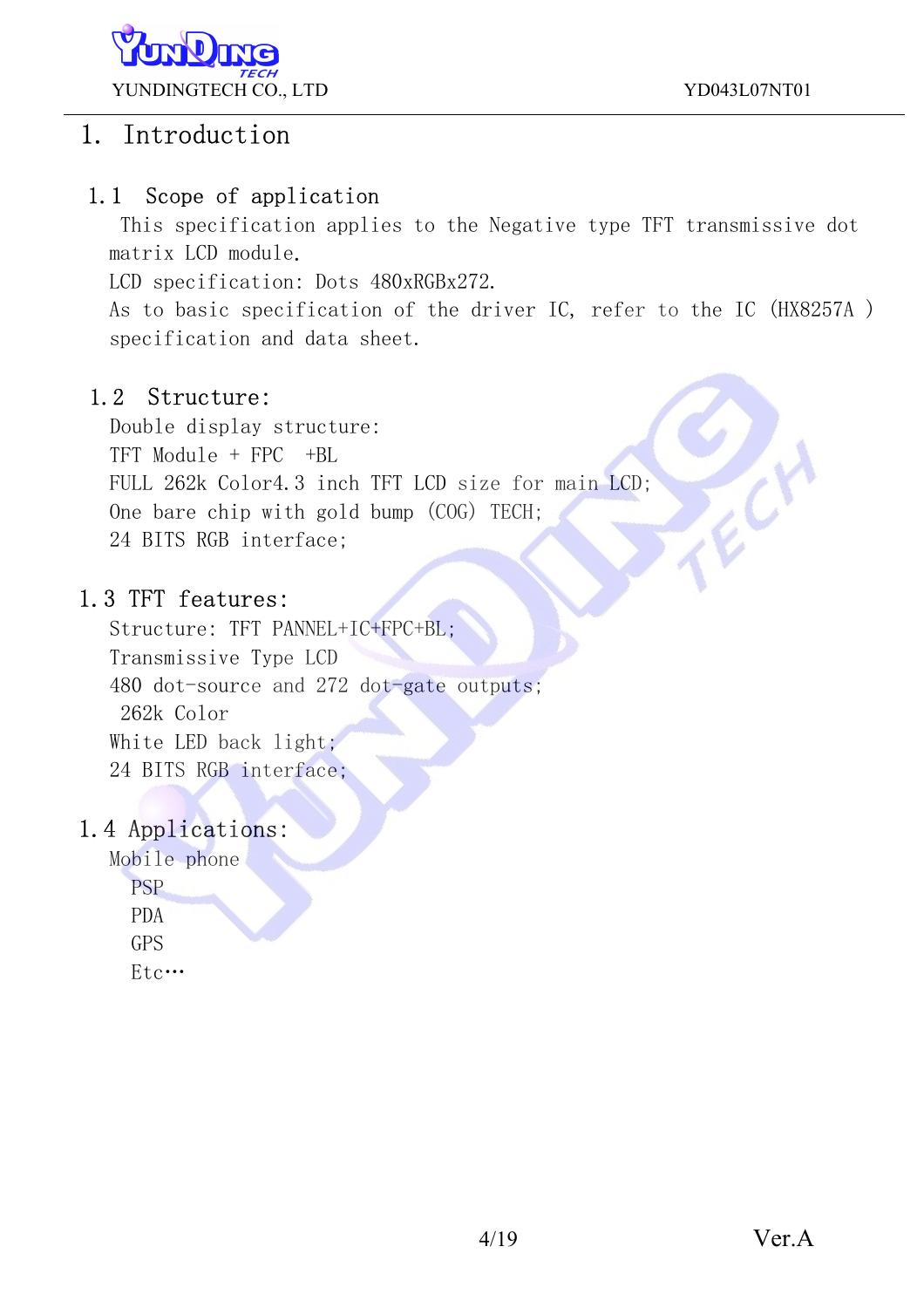

# 2. General specification

| <b>ITEM</b>         | Standard value         | UNTT |
|---------------------|------------------------|------|
| LCD Type            | TFT Transmissive       |      |
| Driver element      | a-Si TFT Active matrix |      |
| Number of Dots      | $480*(RGB)*272$        | Dots |
| Pixel Arrangement   | RGB Vertical Stripe    |      |
| Active Area         | 53.86 *95.04           | mm   |
| Viewing Area (W*H)  |                        | mm   |
| Viewing Direction   | $60'$ clock            |      |
| Driver IC           | <b>HX8257A</b>         |      |
| Module Size (W*H*T) | 67.2x105.5x2.9         | mm   |
| Approx. Weight      | <b>TBD</b>             | g    |
| Back Light          | White<br>LED           |      |
| System interface    | 24 BITS RGB interface  |      |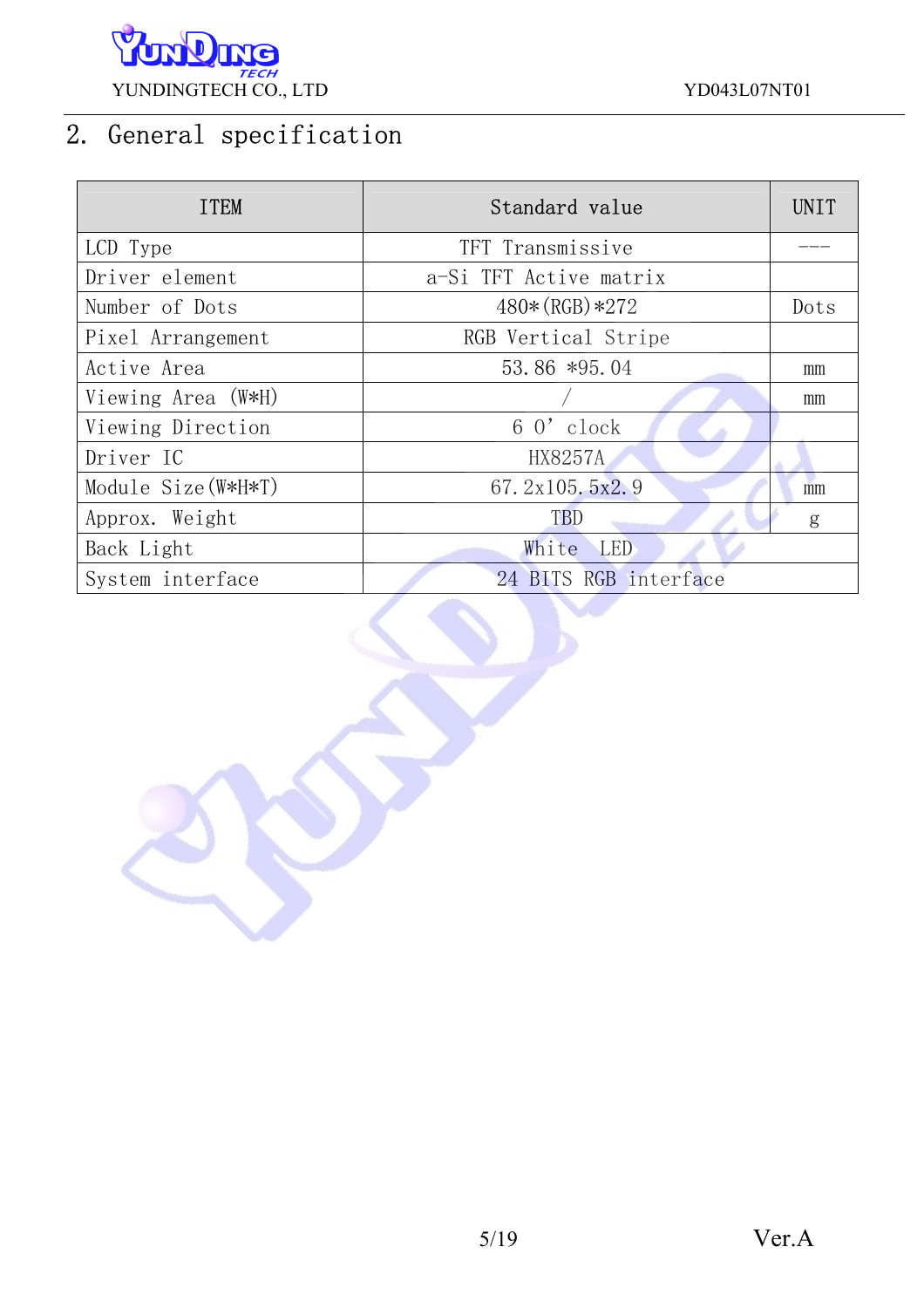

# 3. Mechanical drawing

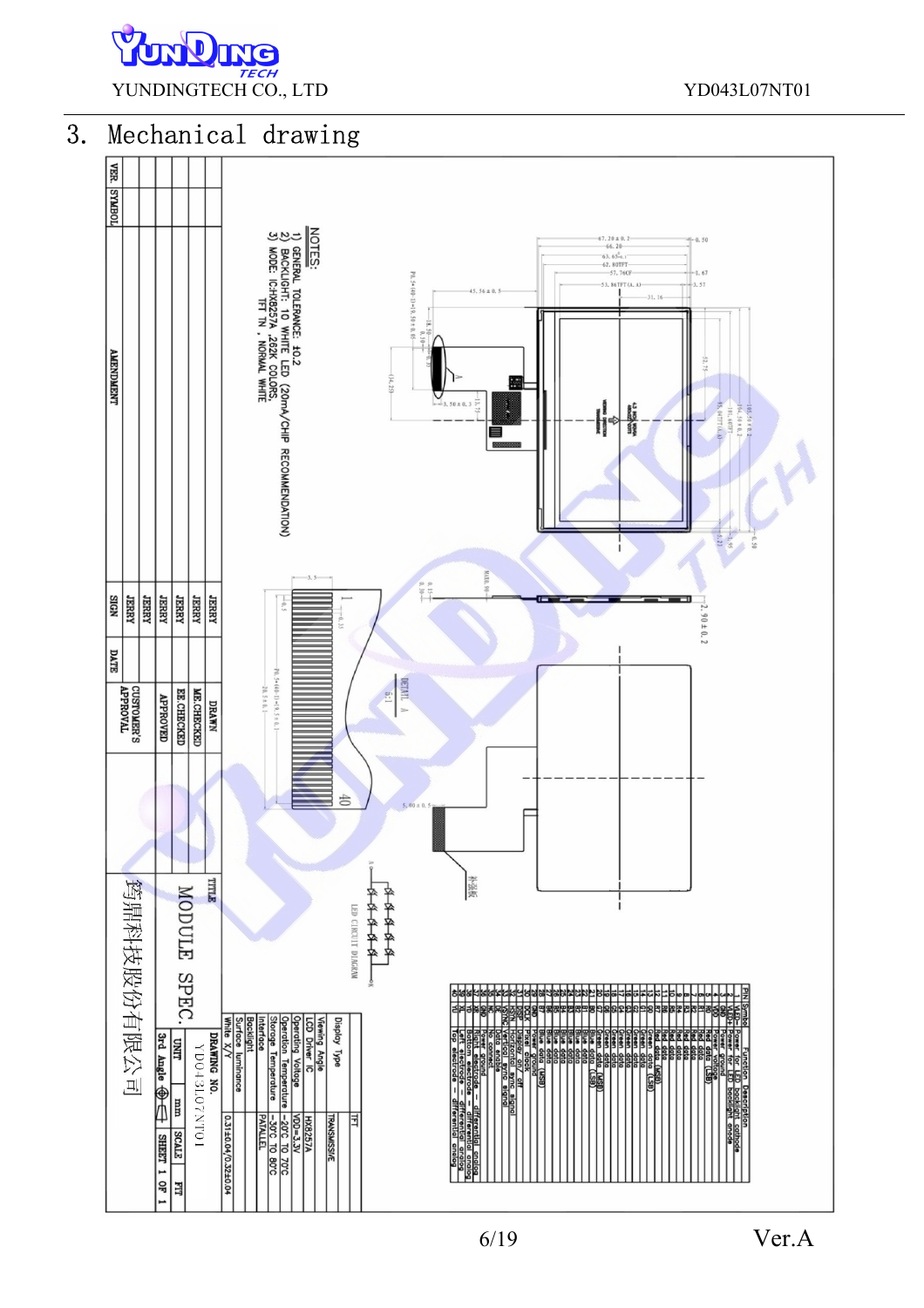

 $\mathcal{L}_{\mathcal{A}}$ 

# 4. ABSOLUTE MAXIMUM RATINGS

| Parameter                | Symbol    | Min    | Max           | Unit      |
|--------------------------|-----------|--------|---------------|-----------|
| Supply voltage for logic | $V_{DD}$  | $-0.3$ | 4.0           | V         |
| Input voltage for logic  | $V_{IN}$  | $-0.5$ | $V_{DD}$ +0.3 | V         |
| Supply current (One LED) | $1_{LED}$ |        | 30            | mA        |
| Operating temperature    | $T_{0P}$  | $-30$  | $+80$         | $\circ$ C |
| Storage temperature      | $T_{ST}$  | $-40$  | $+95$         | $\circ$ C |

# 5. ELECTRICAL CHARACTERISTICS

| Item                     | Symbo1                           | Min          | Typ | Max          | Unit         | Applicable<br>terminal |
|--------------------------|----------------------------------|--------------|-----|--------------|--------------|------------------------|
| Supply voltage for logic | $V_{DD}$                         | 3.0          | 3.3 | 3.6          | $\mathbf{V}$ | $V_{\text{\tiny{DD}}}$ |
|                          | $V_{IL}$                         | $-0.3$       |     | $0.3 V_{DD}$ | $\mathbf{V}$ |                        |
| Input voltage            | $V_{IH}$                         | $0.8 V_{DD}$ |     | $V_{DD}$     | V            |                        |
| Input leakage current    | $I_{LKG}$                        |              |     |              | μA           |                        |
| LED Forward voltage      | $V_f$                            | 3.0          | 3.2 | 3.4          | V            |                        |
| Input backlight current  | $\rm I_{\scriptscriptstyle LED}$ |              | 20  | 25           | mA           | With One LED           |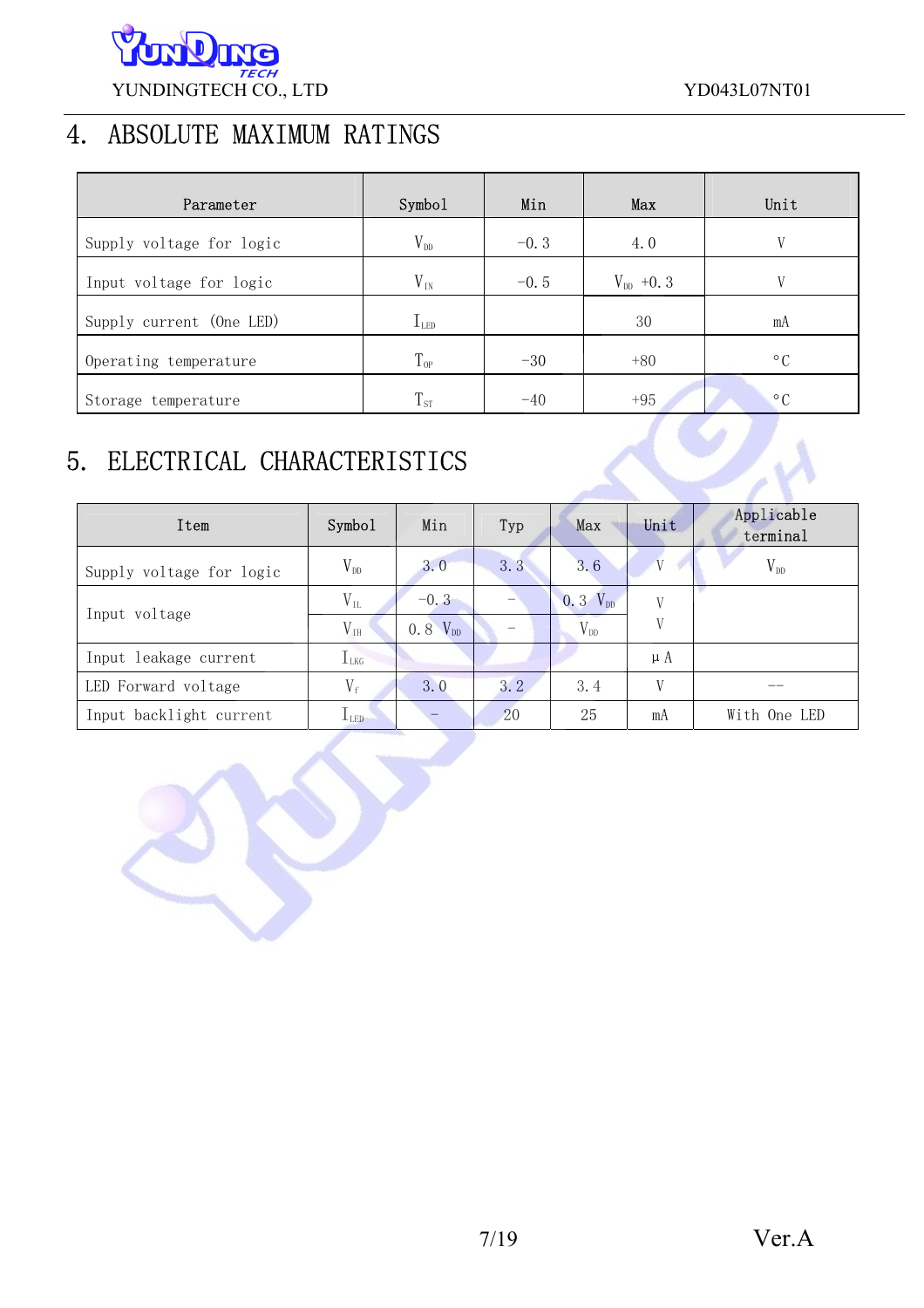

## 6. OPTICAL CHARACTERISTICS

| <b>ITEM</b>    |       |                                  | <b>CONDITIONS</b><br><b>SYMBOL</b> |      | <b>SPECIFICATIONS</b> |     | <b>UNIT</b>       | <b>NOTE</b>  |
|----------------|-------|----------------------------------|------------------------------------|------|-----------------------|-----|-------------------|--------------|
|                |       |                                  |                                    | MIN. | TYP.                  | MAX |                   |              |
| Brightness     |       | $\mathbf B$                      |                                    |      | 450                   |     | Cd/m <sup>2</sup> |              |
| Contrast Ratio |       | CR                               |                                    | 400  | 500                   | $-$ | --                |              |
| Response Time  |       | $Tr+Tf$                          |                                    |      | 50                    | 70  | ms                |              |
|                | Red   | X <sub>R</sub>                   |                                    |      | 0.581                 |     |                   |              |
|                |       | YR                               | Viewing                            |      | 0.345                 |     |                   | All left     |
| <b>CIE</b>     | Green | $X_G$                            | normal angle                       |      | 0.348                 |     |                   | side data    |
| Color          |       | Y <sub>G</sub>                   |                                    |      | 0.581                 |     |                   | are based on |
| coordinate     | Blue  | $X_B$                            |                                    |      | 0.153                 |     |                   | wasam's      |
|                |       | $Y_B$                            |                                    |      | 0.095                 |     |                   | product      |
|                | White | Xw                               |                                    |      | 0.315                 |     |                   | reference    |
|                |       | Yw                               |                                    |      | 0.335                 |     |                   | only         |
|                | Hor.  | $\theta_{X+}$                    |                                    | 60   | 70                    |     |                   |              |
| Viewing        |       | $\theta_{X-}$                    | Center                             | 60   | 70                    |     |                   |              |
| Angle          | Ver.  | $\theta_{\scriptscriptstyle Y+}$ | $CR \ge 10$                        | 60   | 70                    |     | Deg.              |              |
|                |       | $\theta_{Y-}$                    |                                    | 40   | 50                    |     |                   |              |
| Uniformity     | Un    |                                  |                                    | 75   | 80                    |     | $\%$              |              |

Note 1 : Definition of Viewing Angle 9 x and 9 y:

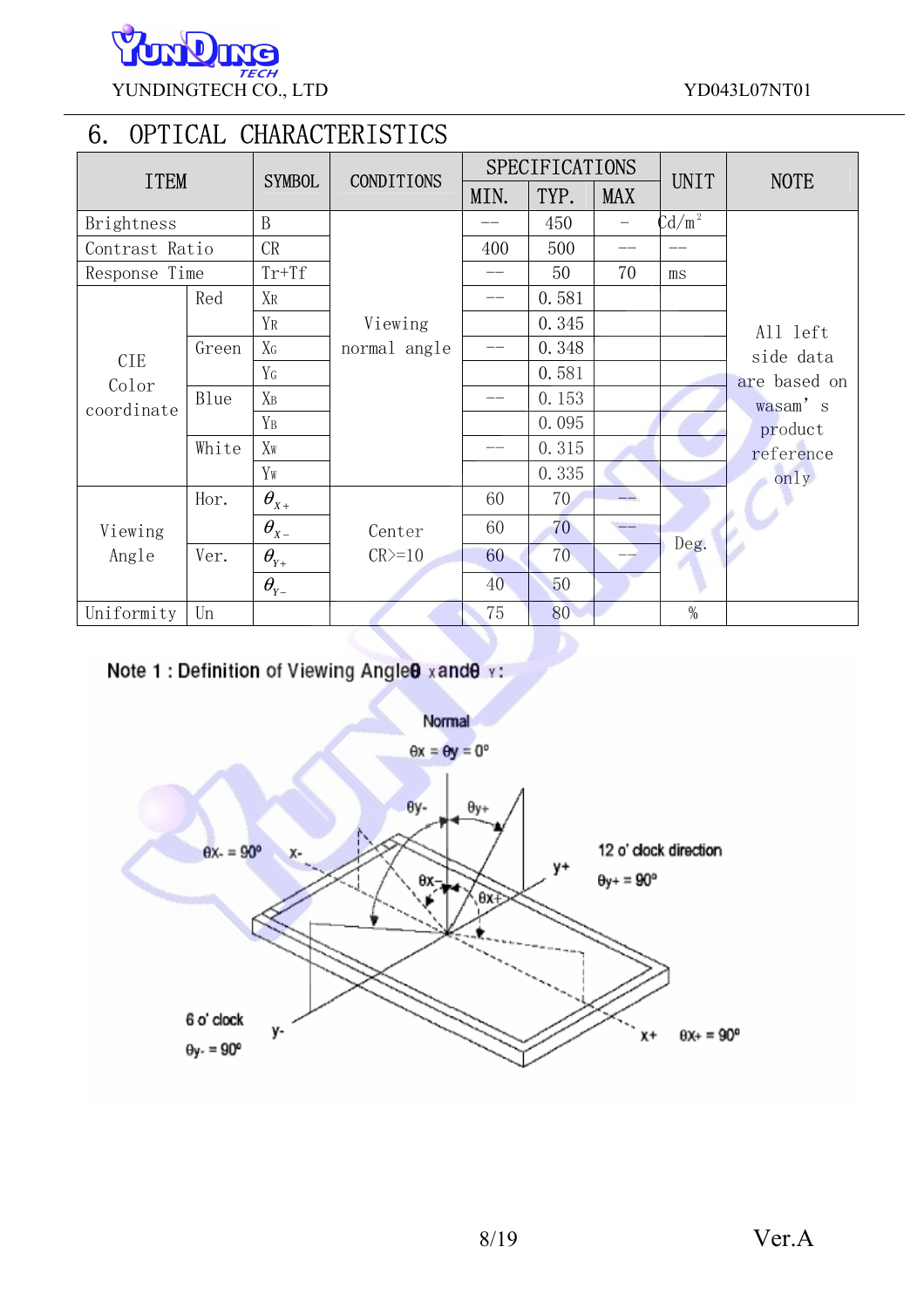

Note 2: Definition of contrast ratio CR: Brightness of non-selected dots (white)  $CR = \frac{1}{2}$ Brightness of selected dots (black)



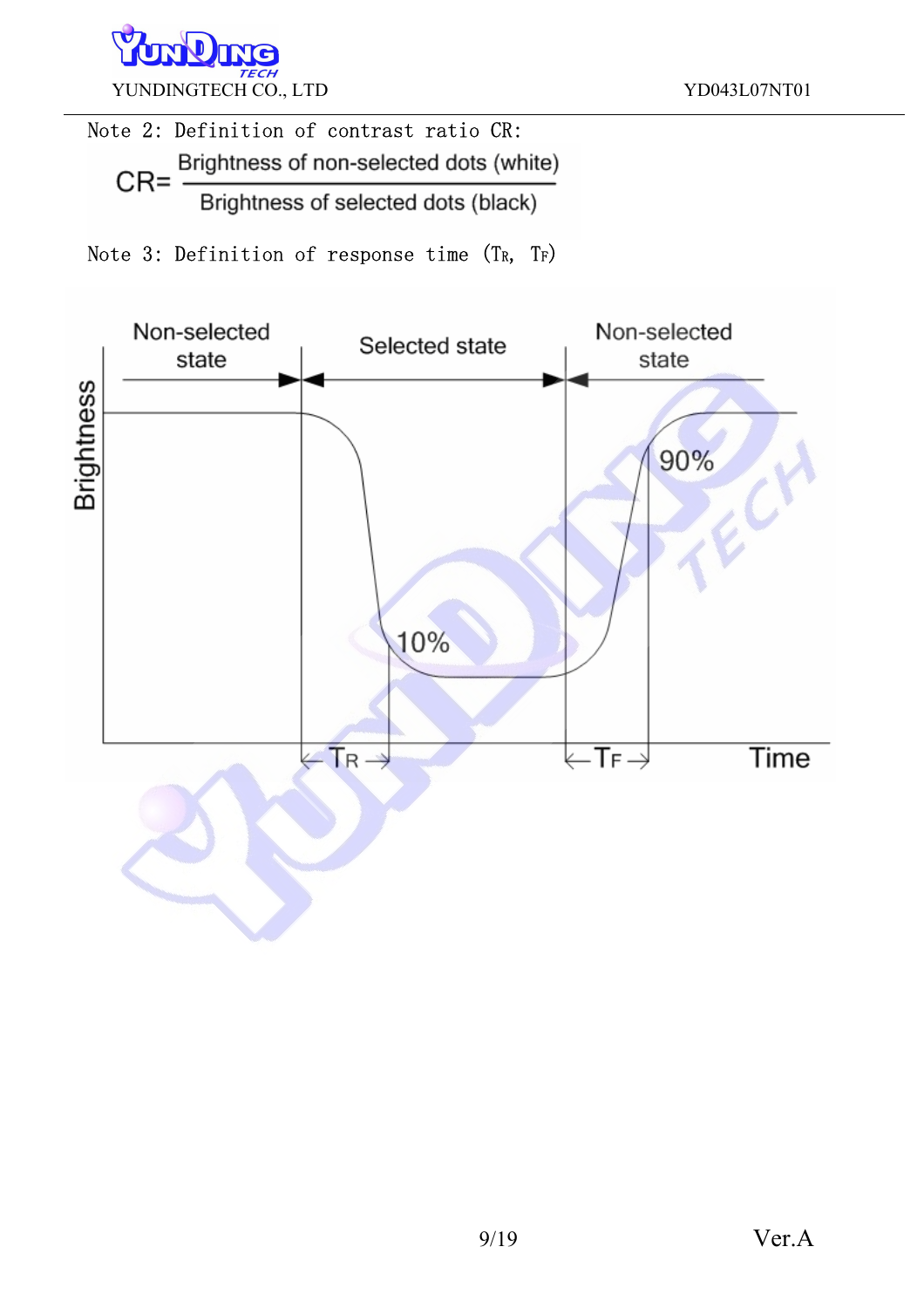

## : The brightness test equipment setup

Field=2° (As measuring "black" image, field=2° is the best testing condition) 20mA

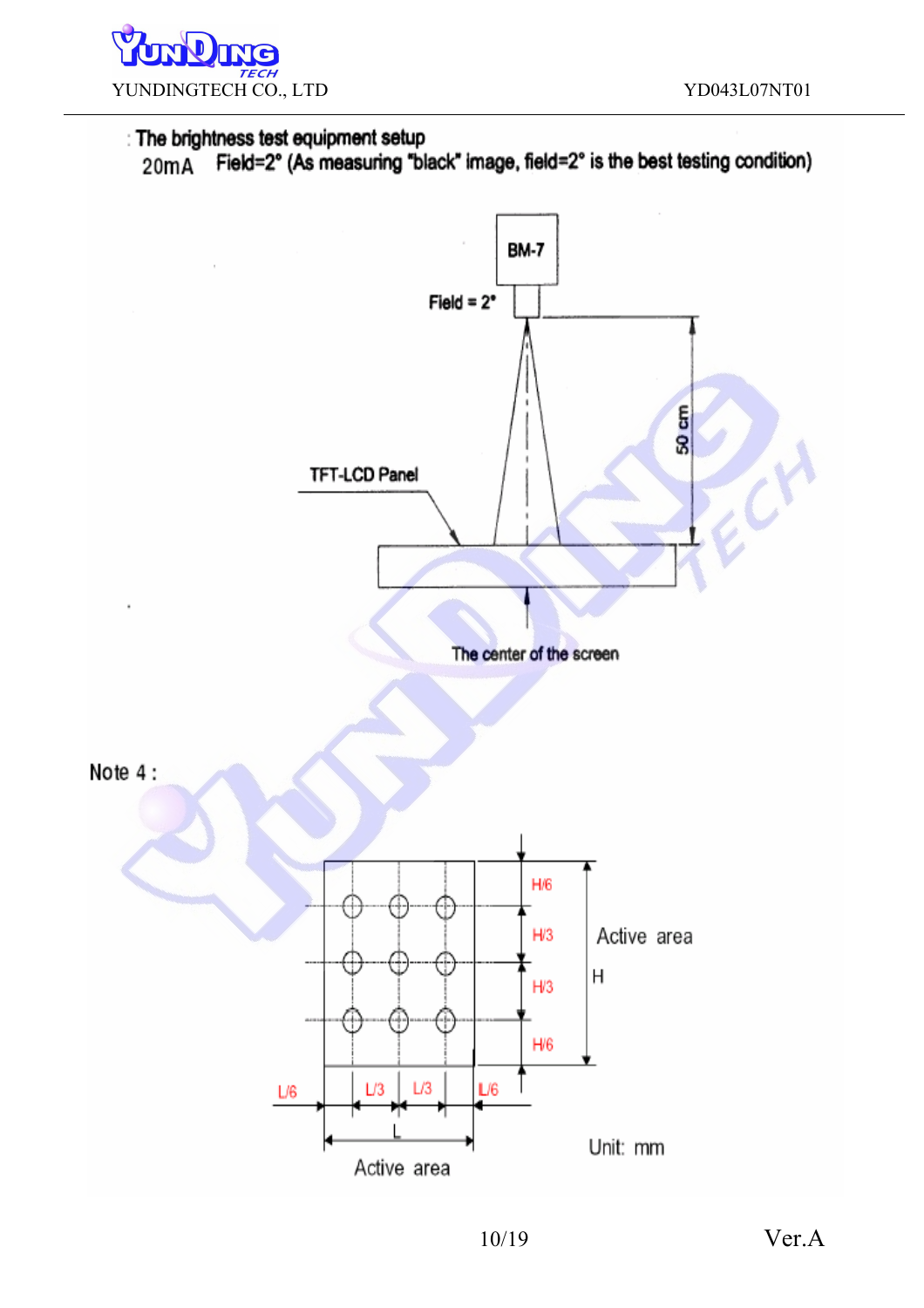

# 7. Interface Pin Function

## . Table 2: Pin assignment

| Pin<br>$No.$ " | Symbol"                                                               | Description"                           |
|----------------|-----------------------------------------------------------------------|----------------------------------------|
| $1\mathrm{''}$ | $VLED-"$                                                              | Cathode of LED backlight"              |
| $2"$           | $\ensuremath{\mathsf{VLED+}}\xspace^{\boldsymbol{\mathsf{r}}\xspace}$ | Anode of LED backlight"                |
| 3"             | GND"                                                                  | Power ground"                          |
| 4"             | VDD"                                                                  | Power voltage"                         |
| 5"             | RO''                                                                  | Red data (LSB)"                        |
| 6"             | R1"                                                                   | Red data"                              |
| 7"             | R2"                                                                   | Red data"                              |
| 8"             | R3"                                                                   | Red data"                              |
| 9"             | R4"                                                                   | Red data"                              |
| 10"            | R5"                                                                   | Red data"                              |
| 11"            | R6"                                                                   | Red data"                              |
| 12"            | R7"                                                                   | Red data (MSB)"                        |
| 13"            | G0"                                                                   | Green data (LSB)"                      |
| 14"            | G1"                                                                   | Green data"                            |
| 15"            | G2"                                                                   | Green data"                            |
| 16"            | G3"                                                                   | Green data"                            |
| $17"$          | G4"                                                                   | Green data"                            |
| 18"            | G5"                                                                   | Green data"                            |
| 19"            | G6"                                                                   | Green data"                            |
| 20"            | G7"                                                                   | Green data (MSB)"                      |
| 21"            | BO''                                                                  | Blue data (LSB)"                       |
| 22"            | B1"                                                                   | Blue data"                             |
| 23"            | B2"                                                                   | Blue data"                             |
| 24"            | <b>B3"</b>                                                            | Blue data"                             |
| 25"            | <b>B4"</b>                                                            | Blue data"                             |
| 26"            | <b>B5"</b>                                                            | Blue data"                             |
| 27"            | <b>B6"</b>                                                            | Blue data"                             |
| 28"            | $\rm B7"$                                                             | Blue data (MSB)"                       |
| 29             | GND                                                                   | Power ground                           |
| 30"            | DCLK"                                                                 | Pixel clock"                           |
| 31"            | DISP"                                                                 | Display on/off"                        |
| 32"            | HSYN"                                                                 | Horizontal sync signal"                |
| 33"            | VSYNC"                                                                | Vertical sync signal"                  |
| 34"            | $DE$ "                                                                | Data enable"                           |
| 35"            | $\mathrm{NC}^n$                                                       | NO connect"                            |
| 36"            | $\operatorname{GND}$ "                                                | Power ground"                          |
| 37"            | XR"                                                                   | Right electrode -differential analog"  |
| 38"            | YD"                                                                   | Bottom electrode -differential analog" |
| 39"            | $\mathtt{XL}$ "                                                       | Left electrode -differential analog"   |
| 40"            | YU"                                                                   | Top electrode -differential analog"    |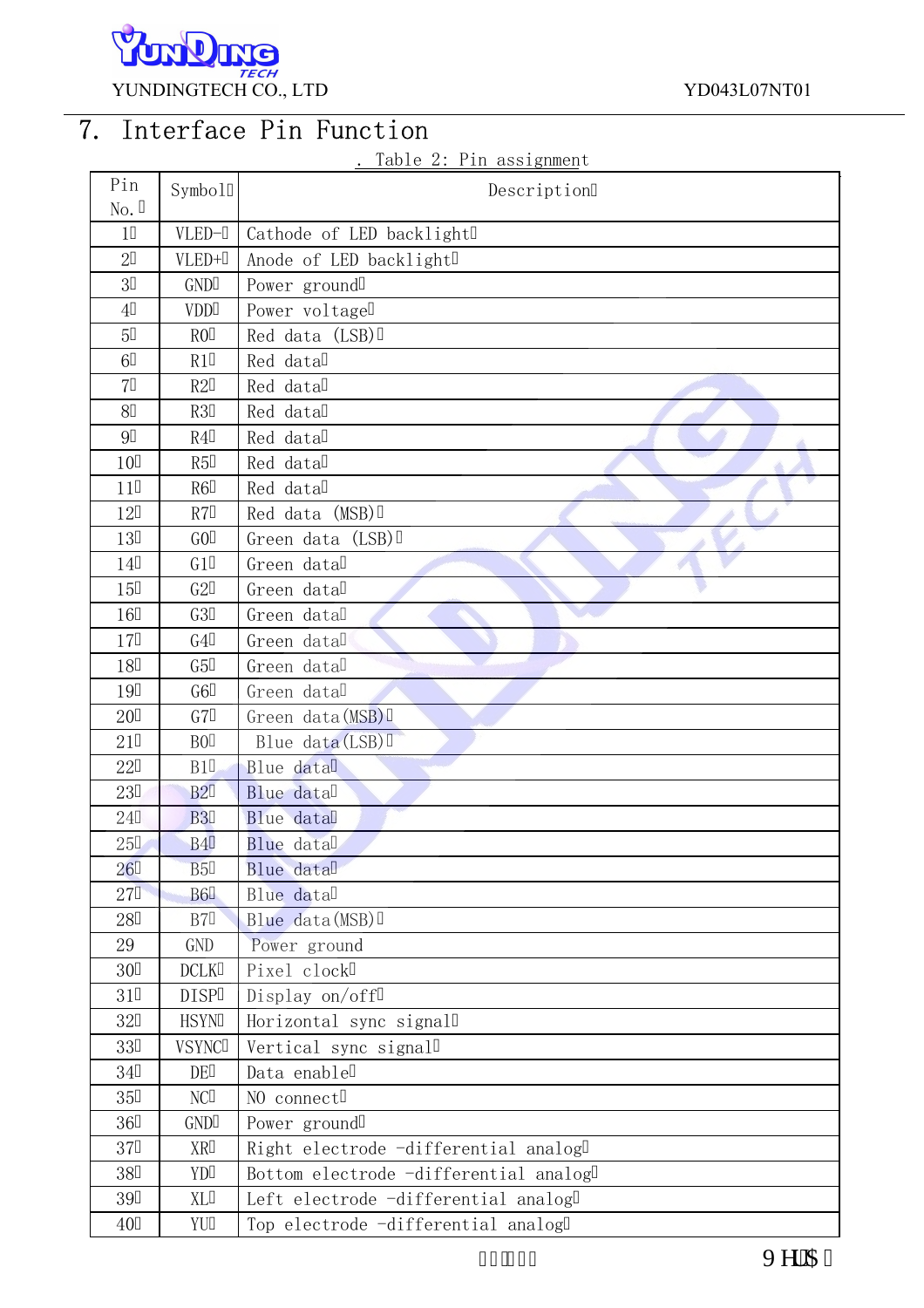

## 8. BLOCK DIAGRAM

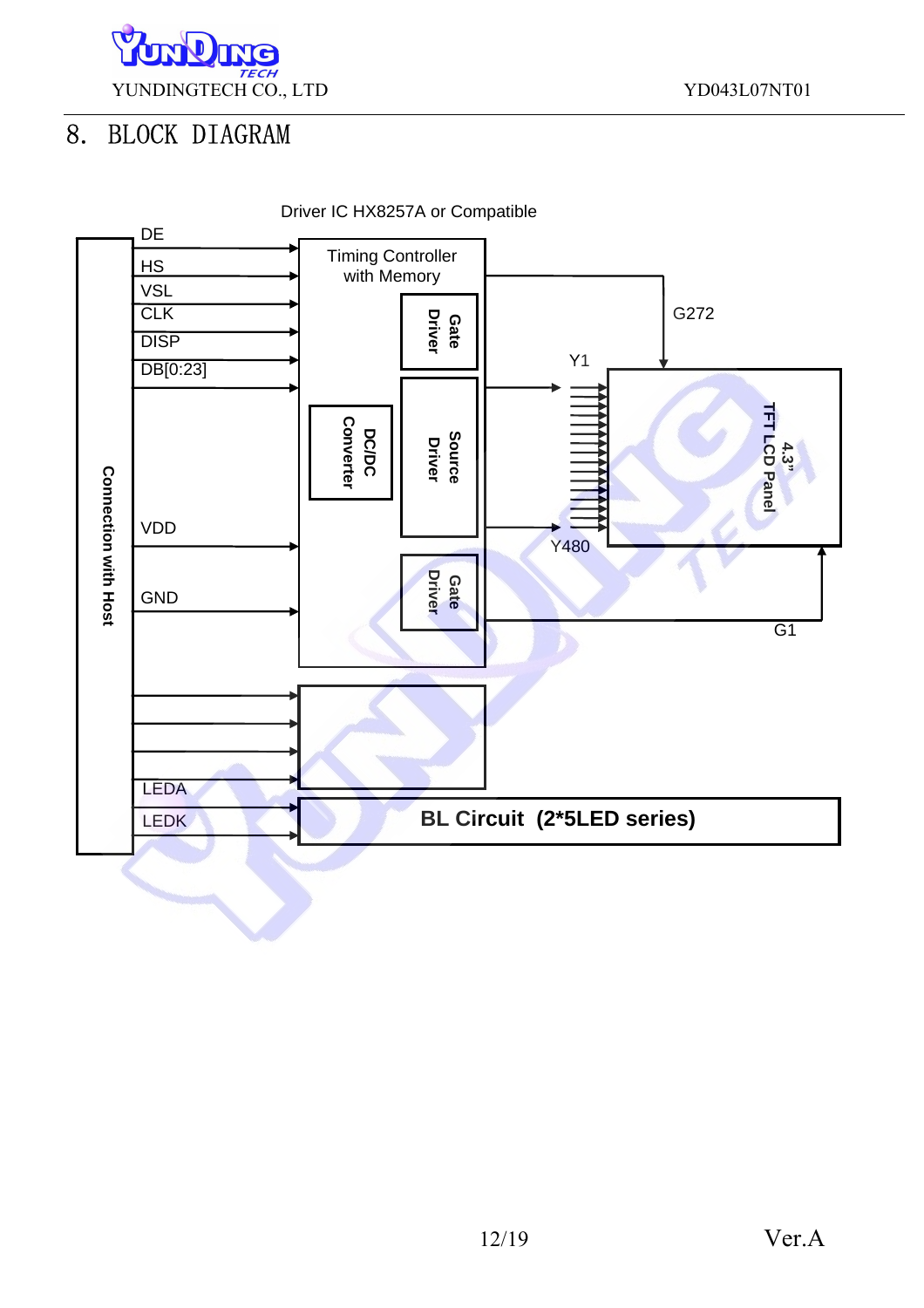![](_page_12_Picture_0.jpeg)

## 9.LCM Quality Criteria

### 9.1 VISUAL & FUNCTION INSPECTION STANDARD

#### 9.1.1 Inspection conditions

Inspection performed under the following conditions is recommended.

Temperature : 25±5℃ Humidity : 65%±10%RH Viewing Angle : Normal viewing Angle. Illumination: Single fluorescent lamp (300 to 700Lux) Viewing distance:30-50cm

![](_page_12_Figure_7.jpeg)

#### 9.1.2 Definition

![](_page_12_Figure_9.jpeg)

Zone A : Effective Viewing Area(Character or Digit can be seen)

Zone B : Viewing Area except Zone A

Zone C : Outside (Zone A+Zone B) which can not be seen after assembly by customer .) Note:

As a general rule, visual defects in Zone C can be ignored when it doesn't effect product function

or appearance after assembly by customer.

### 9.1.3 Sampling Plan

According to GB/T 2828-2003 ; , normal inspection, Class II AQL:

| Major defect | Minor defect |
|--------------|--------------|
| 0.65         |              |

LCD: Liquid Crystal Display , TP: Touch Panel , LCM: Liquid Crystal Module

| No       | Items to be<br>inspected | Criteria                                                                                                                                                    | Classification of<br>defects |
|----------|--------------------------|-------------------------------------------------------------------------------------------------------------------------------------------------------------|------------------------------|
|          |                          | 1) No display, Open or miss line<br>2) Display abnormally, Short<br>Functional defects 3) Backlight no lighting, abnormal<br>lighting.<br>4) TP no function | Major                        |
| $\Omega$ | Missing                  | Missing component                                                                                                                                           |                              |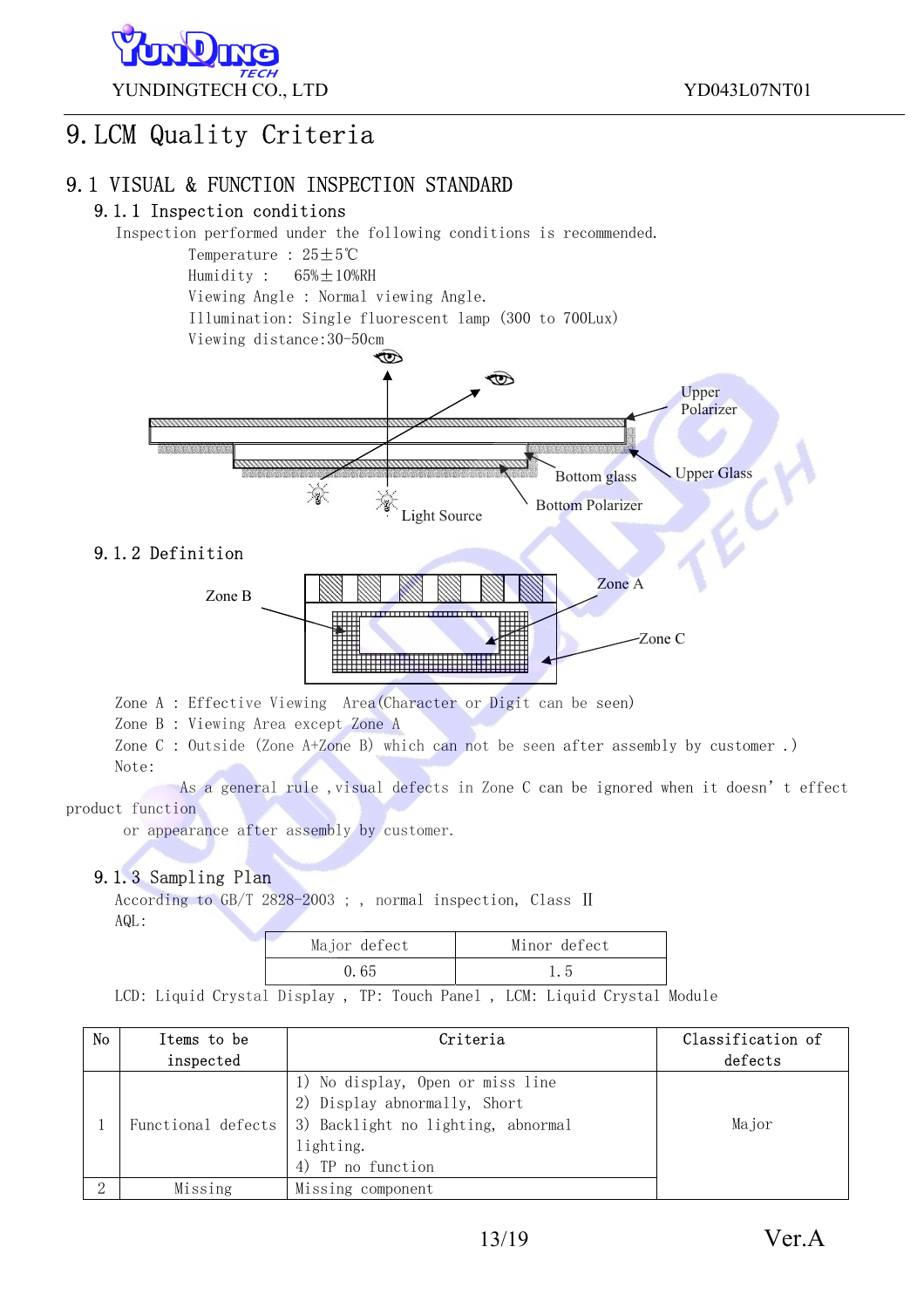![](_page_13_Picture_0.jpeg)

|    | Outline dimension | Overall outline dimension beyond the        |       |
|----|-------------------|---------------------------------------------|-------|
|    |                   | drawing is not allowed                      |       |
|    | Color tone        | Color unevenness, refer to limited sample   |       |
|    | Soldering         | Good soldering, Peeling off is not          | Minor |
| G, | appearance        | allowed.                                    |       |
| 6  | LCD/Polarizer/TP  | Black/White spot/line, scratch, crack, etc. |       |

### 9.1.4 Criteria (Visual)

| $\texttt{Number}$                                                                                                                                    | $\mbox{Items}$             | Criteria (mm)                                                                                         |  |  |  |
|------------------------------------------------------------------------------------------------------------------------------------------------------|----------------------------|-------------------------------------------------------------------------------------------------------|--|--|--|
| 1.0<br>$\ensuremath{\text{LCD}}$<br>Crack/Broken<br>NOTE:<br>X: Length<br>Y: Width<br>Z: Height<br>L: Length of<br>ITO,<br>T: Height of<br>$\rm LCD$ | (1) The edge of LCD broken | Z<br>$\mathbf X$<br>$\langle$ Inner border<br>$\leq$ T<br>$\leq 3.0$ mm<br>line of the seal           |  |  |  |
|                                                                                                                                                      | (2) LCD corner broken      | $\mathbf X$<br>$\ensuremath{\mathbf{Z}}$<br>$\mathbf Y$<br>$\leq 3.0$ mm<br>$\leq$ T<br>$\leqslant$ L |  |  |  |
|                                                                                                                                                      | (3) LCD crack              | Crack<br>Not allowed                                                                                  |  |  |  |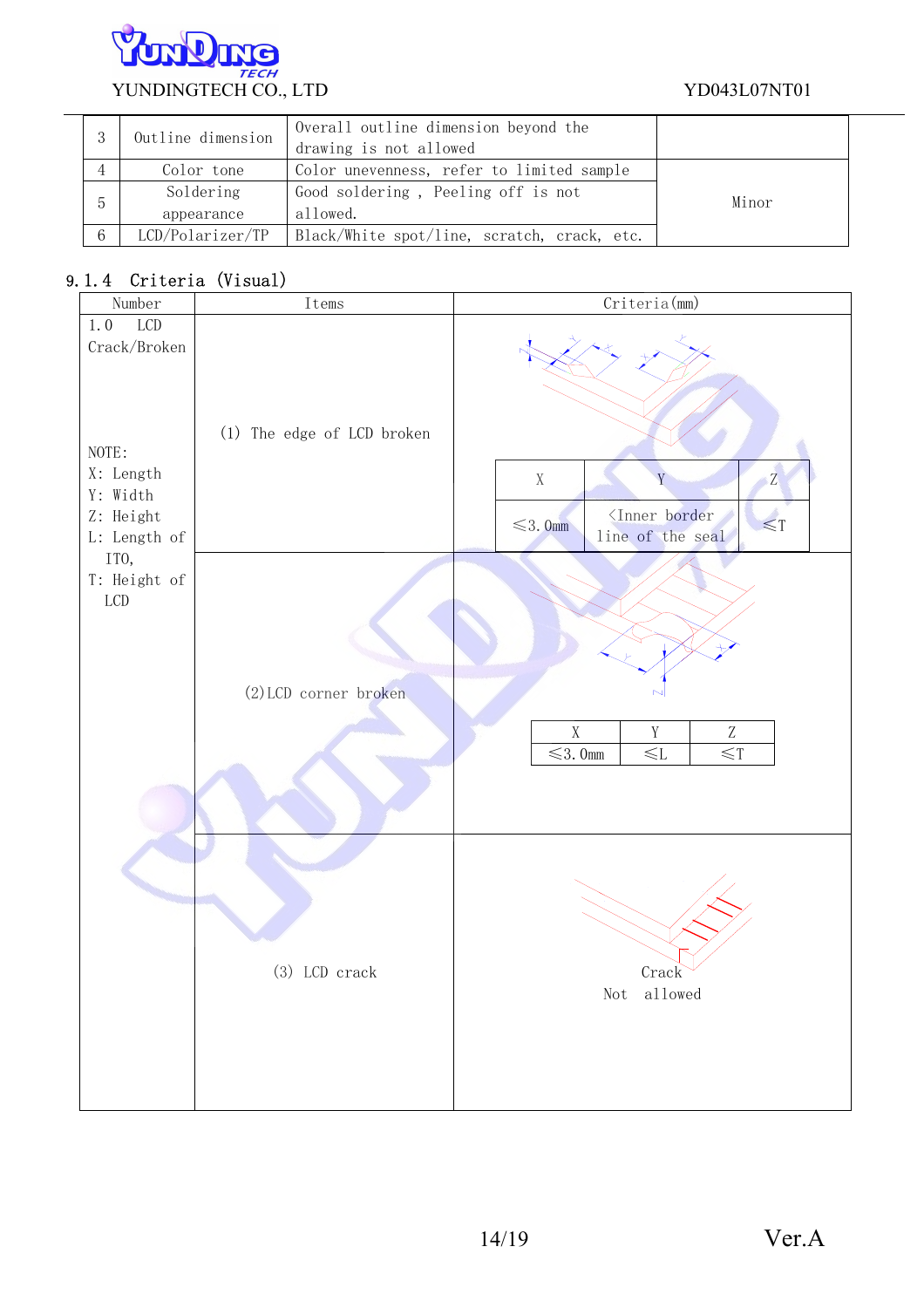![](_page_14_Picture_0.jpeg)

| Number | Items                   | Criteria (mm)                                                  |                                                                      |                             |                             |  |  |
|--------|-------------------------|----------------------------------------------------------------|----------------------------------------------------------------------|-----------------------------|-----------------------------|--|--|
| 2.0    | Spot defect             |                                                                | 1) light dot (LCD/TP/Polarizer black/white spot, light dot, pinhole, |                             |                             |  |  |
|        |                         | dent, stain)<br>Acceptable Qty                                 |                                                                      |                             |                             |  |  |
|        | Y                       | Zone<br>Size<br>(mm)                                           |                                                                      |                             |                             |  |  |
|        |                         |                                                                | $\boldsymbol{A}$                                                     | $\boldsymbol{B}$            | $\mathcal{C}$               |  |  |
|        | $\mathbf X$             | $\Phi \leq 0.10$                                               | Ignore                                                               |                             |                             |  |  |
|        | $\Phi = (X+Y)/2$        | 0.10 $\&$ 0.15                                                 |                                                                      | $3($ distance $\geq 10$ mm) |                             |  |  |
|        |                         | 0.15 $\leq \Phi \leq 0.2$                                      | 1<br>$\theta$                                                        |                             | Ignore                      |  |  |
|        |                         | $0.2 < \Phi$                                                   |                                                                      |                             |                             |  |  |
|        |                         | 2Dim spot (LCD/TP/Polarizer dim dot, light leakage, dark spot) |                                                                      |                             |                             |  |  |
|        |                         | Zone                                                           |                                                                      | Acceptable Qty              |                             |  |  |
|        |                         | Size<br>(mm)                                                   | A                                                                    | $\mathbf{B}$                | $\overline{C}$              |  |  |
|        |                         | $\Phi \leq 0.1$                                                | Ignore                                                               |                             |                             |  |  |
|        |                         | $0.1 \leq \Phi \leq 0.2$                                       | $2$ (distance $\geq$ 10mm)                                           |                             |                             |  |  |
|        |                         | $0.2 \leq \Phi \leq 0.3$                                       | $\mathbf{1}$                                                         |                             | Ignore                      |  |  |
|        |                         | $\Phi > 0.3$                                                   | $\theta$                                                             |                             |                             |  |  |
|        |                         | 3 Polarizer accidented spot                                    |                                                                      |                             |                             |  |  |
|        |                         | Zone                                                           |                                                                      | Acceptable Qty              |                             |  |  |
|        |                         | Size<br>(mm)                                                   | A                                                                    | $\, {\bf B}$                | $\mathbf C$                 |  |  |
|        |                         |                                                                | $\Phi \leq 0.2$                                                      | Ignore                      |                             |  |  |
|        |                         | $0.2 \leq \Phi \leq 0.5$                                       | $2$ (distance $\geq$ 10mm)                                           |                             | Ignore                      |  |  |
|        |                         | $\Phi$ >0.5                                                    | $\overline{0}$                                                       |                             |                             |  |  |
|        | Line defect<br>(LCD/TP) |                                                                |                                                                      |                             |                             |  |  |
|        | /Polarizer              | Width (mm)                                                     | Length (mm)                                                          |                             | Acceptable Qty              |  |  |
|        | black/white<br>line,    |                                                                |                                                                      | A                           | $\, {\bf B}$<br>$\mathsf C$ |  |  |
|        | scratch,                | $\Phi \leq 0.03$                                               | Ignore                                                               | Ignore                      |                             |  |  |
|        | stain)                  | $0.03 \leq W \leq 0.05$                                        | $L \leq 3.0$                                                         | $N \leq 2$                  | Ignore                      |  |  |
|        |                         | $0.05\leq \text{W} \leq 0.08$                                  | $L \leq 2.0$                                                         | $N \leq 2$                  |                             |  |  |
|        |                         | 0.08 < W                                                       |                                                                      | Define as spot defect       |                             |  |  |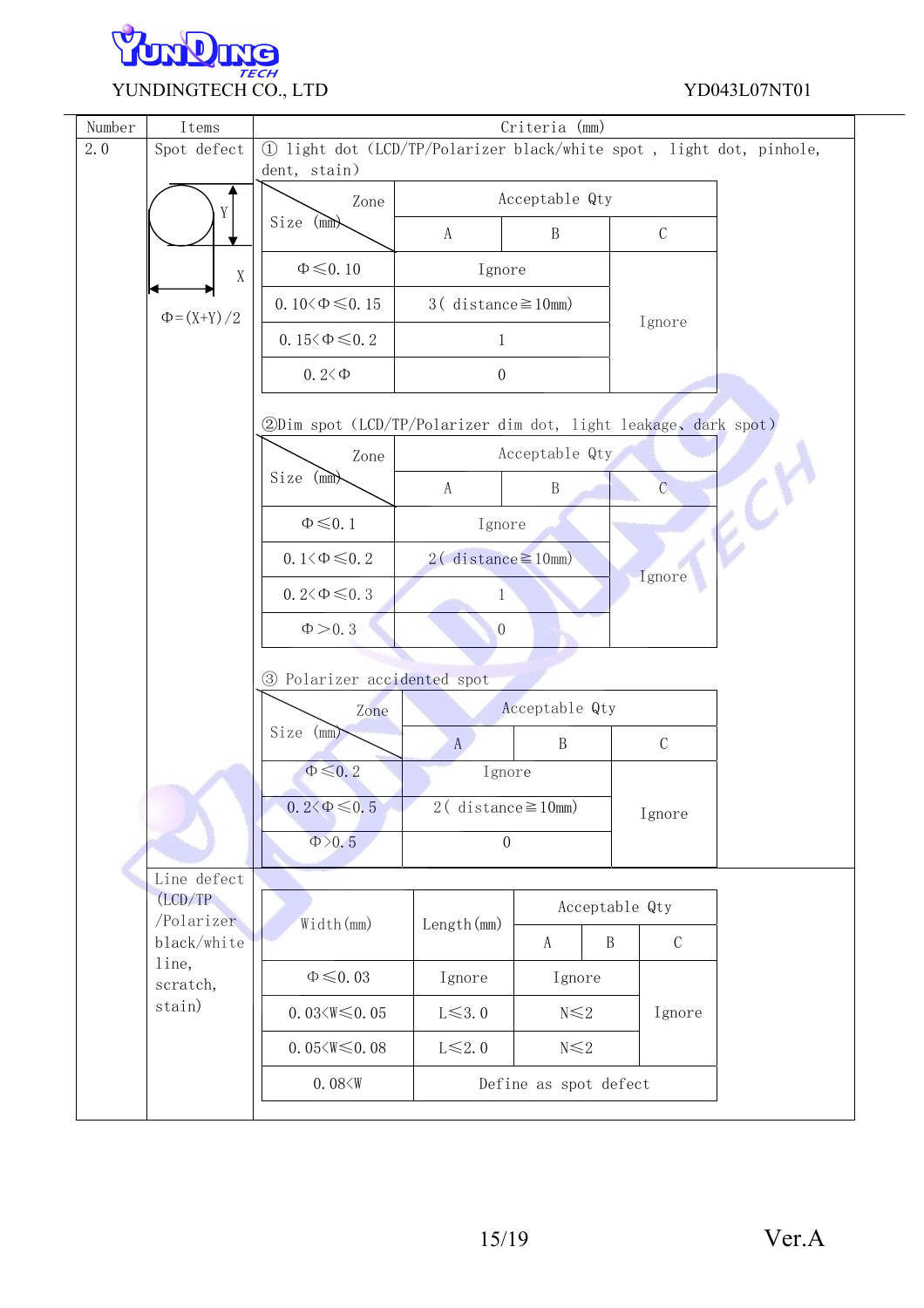![](_page_15_Picture_0.jpeg)

|     |               | Zone                             |                                                                                                             | Acceptable Qty                                                                      |                                                                        |  |  |
|-----|---------------|----------------------------------|-------------------------------------------------------------------------------------------------------------|-------------------------------------------------------------------------------------|------------------------------------------------------------------------|--|--|
|     |               | Size (mm)                        | $\mathbf{A}$                                                                                                | $\mathbf{B}$                                                                        | $\mathcal{C}$                                                          |  |  |
|     | Polarizer     | $\Phi \leq 0.2$                  |                                                                                                             | Ignore                                                                              |                                                                        |  |  |
| 3.0 | <b>Bubble</b> | $0.2 \leq \Phi \leq 0.4$         |                                                                                                             | $2$ (distance $\geq 10$ mm)                                                         |                                                                        |  |  |
|     |               | $0.4 \leq \Phi \leq 0.6$         |                                                                                                             | $\mathbf{1}$                                                                        | Ignore                                                                 |  |  |
|     |               | $0.6 < \Phi$                     |                                                                                                             | $\overline{0}$                                                                      |                                                                        |  |  |
|     |               |                                  |                                                                                                             |                                                                                     |                                                                        |  |  |
| 4.0 | SMT           |                                  | part are major defect, the others are minor defect.                                                         |                                                                                     | According to IPC-A-610C class II standard. Function defect and missing |  |  |
|     |               | TP bubble/<br>accidented<br>spot | Size $\Phi$ (mm)<br>$\Phi \leq 0.1$<br>0.1 $\leq \Phi \leq 0.2$<br>$0.2 \leq \Phi \leq 0.3$<br>$0.3 < \Phi$ | $\mathbf{A}$<br>Ignore<br>$\overline{2}$<br>$\mathbf{1}$<br>$\overline{0}$          | Acceptable Qty<br>$\mathcal{C}$<br>B<br>Ignore                         |  |  |
|     |               | Assembly<br>deflection           | beyond the edge of backlight $\leq 0.15$ mm                                                                 |                                                                                     |                                                                        |  |  |
| 5.0 | TP<br>Related | Newton Ring                      | Newton Ring area $>1/3$ TP area<br>NG<br>Newton Ring area $\leq 1/3$ TP area<br>OK                          |                                                                                     | 1規律性<br>規律性<br>似牛顿环                                                    |  |  |
|     |               | TP corner<br>broken<br>X: length | $\mathbf X$<br>$X \leq 3.0$ mm<br>Circuitry broken is not                                                   | $\mathbf Y$<br>$\boldsymbol{Z}$<br>$Z<\!\!{\rm LCD}$<br>$Y \le 3.0$ mm<br>thickness | Z                                                                      |  |  |
|     |               | Y: width<br>Z: height            |                                                                                                             | 16/19                                                                               | Ver.A                                                                  |  |  |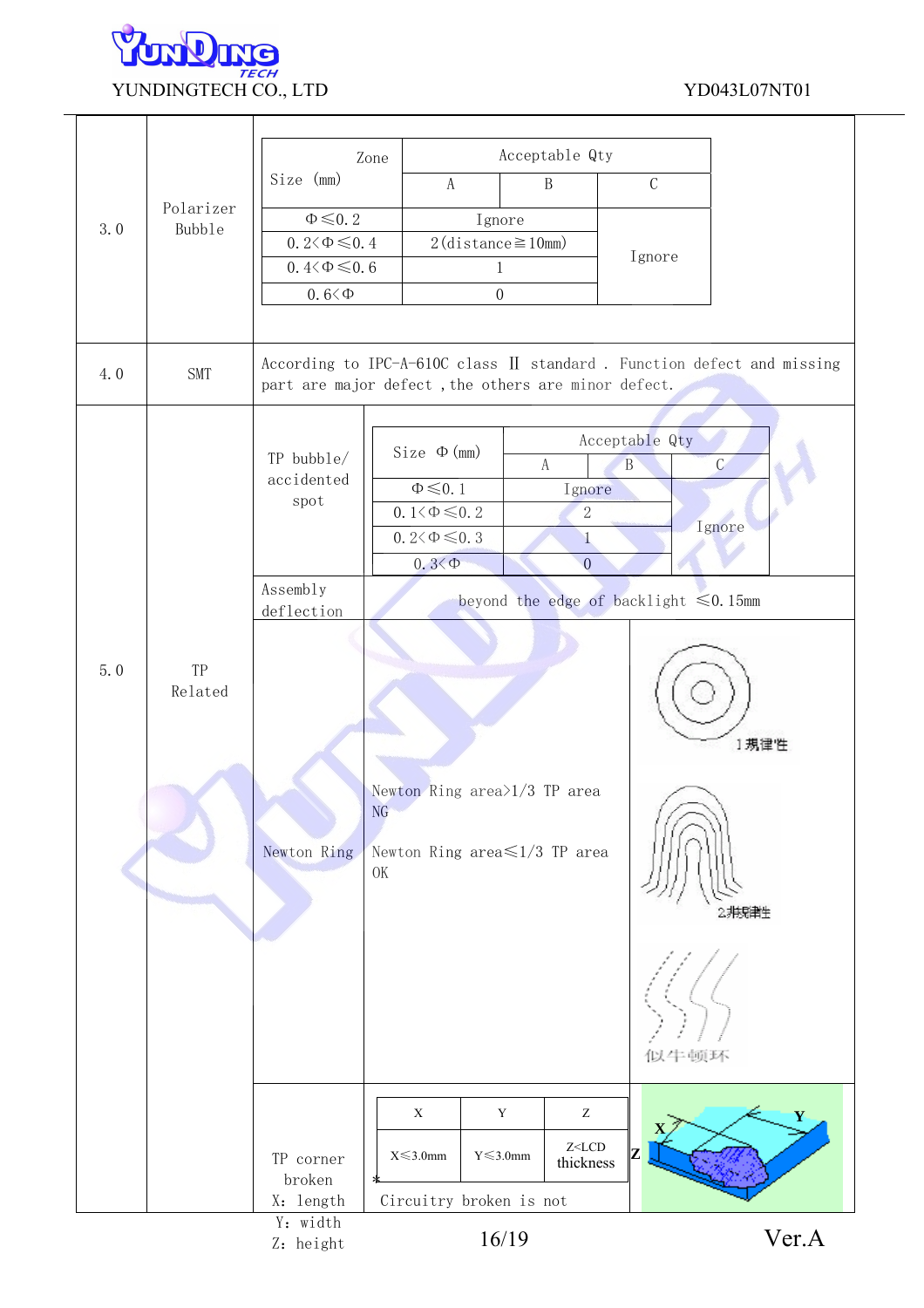![](_page_16_Picture_0.jpeg)

|                               |                                | allowed.              |                           |              |             |               |
|-------------------------------|--------------------------------|-----------------------|---------------------------|--------------|-------------|---------------|
|                               | TP edge<br>broken<br>X: length | X                     | Y                         | Z<br>Z < LCD |             | ${\bf z}$     |
|                               | Y: width                       | $X \le 6.0$ mm        | $Y \le 2.0$ mm            | thickness    |             |               |
| Z: height                     |                                |                       | * Circuitry broken is not |              |             |               |
|                               |                                | allowed.              |                           |              |             |               |
| functional items)<br>Criteria |                                |                       |                           |              |             |               |
| Number                        |                                | Items                 |                           |              |             | Criteria (mm) |
|                               | No display                     |                       |                           |              | Not allowed |               |
|                               | Missing segment                |                       |                           |              | Not allowed |               |
|                               | Short                          |                       |                           |              | Not allowed |               |
|                               |                                | Backlight no lighting |                           |              | Not allowed |               |
| ხ                             |                                | TP no function        |                           |              | Not allowed |               |

### 9.2 RELIABILITY TEST

| N <sub>O</sub> | <b>ITEM</b>                                      | <b>CONDTTION</b>                                                                                                  | <b>STANDARD</b>                                                                                |  |  |
|----------------|--------------------------------------------------|-------------------------------------------------------------------------------------------------------------------|------------------------------------------------------------------------------------------------|--|--|
| $\mathbf{1}$   | High Temp. Storage                               | 70℃, 12 hours                                                                                                     | 1. Functional test                                                                             |  |  |
| 2              | Low Temp. Storage                                | $-20^{\circ}$ C, 12 hours                                                                                         | is OK.<br>Missing Segment,                                                                     |  |  |
| 3              | High Temp. Operation                             | $60^{\circ}C$ , 12 hours                                                                                          | short, unclear<br>segment, non-                                                                |  |  |
| 4              | Low Temp. Operation                              | $-10^{\circ}$ C, 12 hours                                                                                         | display, display                                                                               |  |  |
| 5              | High temperature and<br>high<br>Humidity storage | 40°C, 90%RH, 12 hours                                                                                             | abnormally and<br>liquid crystal leak<br>are un-allowed.                                       |  |  |
| $\,6$          | Thermal and cold<br>shock                        | Static state, $-20^{\circ}C$ (30 Min)<br>$\degree$ 70°C (30 Min) $\degree$ -20°C (30Min),<br>packaging, 10 cycles | 2. No low<br>temperature bubbles,<br>end seal loose and<br>fall, frame rainbow.                |  |  |
|                | Vibration test                                   | Packaging, Frequency: 10-55Hz<br>Amplitude : 1.0mm,<br>Each direction on X, Y axe 0.5<br>houre, circle 2 hours    | 1. Function test is<br>OK.<br>2. No glass crack,<br>chipped glass, end<br>seal loose and fall, |  |  |
| 8              | Dropping test                                    | Pack products into the carton box.<br>Drop it from 80cm height to<br>ground. Once for each side of the<br>carton  | epoxy frame crack<br>and so on.<br>3. No structure<br>loose and fall.                          |  |  |

#### NOTE:

9.2.1 The reliability items will be fully performed in new sample qualification,

9.2.2 The reliability status will be tested as monitor during mass production. Individual reliability test shall be

performed by lot , Moreover, the individual reliability item shall be decided according to reliability plan.

9.2.3 All samples are inspected after keeping in the room with normal temperature and humidity for 2 hours or above.

![](_page_16_Picture_11.jpeg)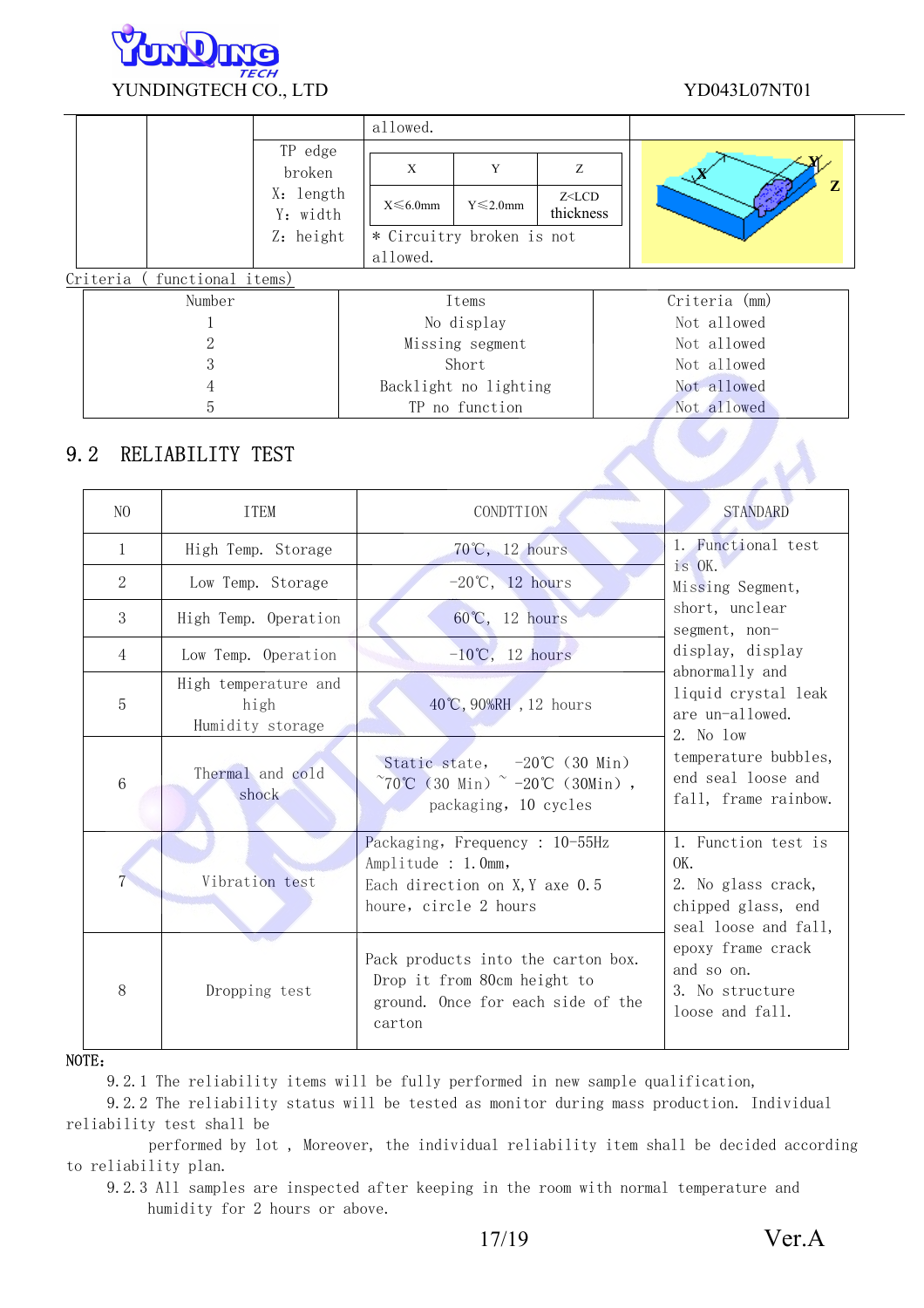![](_page_17_Picture_0.jpeg)

9.2.4 Vibration test: It is not necessary to test for those products without assembly frame , back light ,PCB and so on.

9.2.5 Dropping test : It is necessary for affirming new package.

9.2.6 For the high temperature and high humidity test, pure water of over 10 MΩ.cm should be used.

9.2.7 Each test item applies for test LCM only once .Then tested LCM cannot be used again in any other test item.

9.2.8 The quantity of LCM examination for each test item is 5pcs to 10pcs.

#### 9.3 Safetv instructions

9.3.1 If the LCD panel breaks, be careful not to get any liquid crystal substance in your mouth.

9.3.2 If the liquid crystal substance touches your skin or clothes, please wash it off immediately by using soap and water.

### 9.4 Handling Precautions

9.4.1 Avoid static electricity damaging the LSI.

9.4.2 Do not remove the panel or frame from the module .

9.4.3 The polarizing plate of the display is very fragile . So, please handle it very carefully.

9.4.4 Do not wipe the polarizing plate with a dry cloth, as it may easily scratch the surface of the plate.

9.4.5 The color tone of display and background of LCM has the possibility to be changed in the storage temperature range.

9.4.6 Pay attention to the working environment, as the element may be destroyed by static electricity.

--Be sure to ground human body and electric appliance during work.

--Avoid working in a dry environment to minimize the generations of static electricity.

--Static electricity may be generated when the protective film is fast peeled off.

9.4.7 When soldering the terminal of LCM, make certain the AC power source of soldering iron does not leak.

 9.4.8 If the display surface becomes contaminated ,breathe on the surface and gently wipe it with a soft-dry- clean cloth .If it is heavily contaminated ,moisten cloth with the following solvent(ex:Ethyl alcohol).Solvents other than those above-mentioned may damage the polarizer (Especially, do not use them .ex: Warter / Ketone)

### 9.5 Operation instructions

- 9.5.1 It is recommended to drive the LCD within the specified voltage limits, try to adjust the operating voltage for the optimal contrast, the color and contrast of LCD panel will varies at different temperature.
- 9.5.2 Response time is greatly delayed at low operating temperature range. However, this does not mean the LCD will be out of the order, It will recover when it returns to the specified temperature range.
- 9.5.3 If the display area is pushed hard during operation, the display will become abnormal.
- 9.5.4 Do not operate the LCD at the environments over the specified conditions, this may cause damage on the LCD and shorten the lifetime.

### 9.6 Storage instructions:

9.6.1 Store LCDs in a sealed polyethylene bag.

9.6.2 Store LCDs in a dark place, Do not expose to sunlight or fluorescent light. Keep the temperature between 0℃and 35℃.

9.6.3 Avoid the polarizer touch any other object, ( It is recommended to store them in the container in which they were shipped.)

### 9.7 Limited Warranty